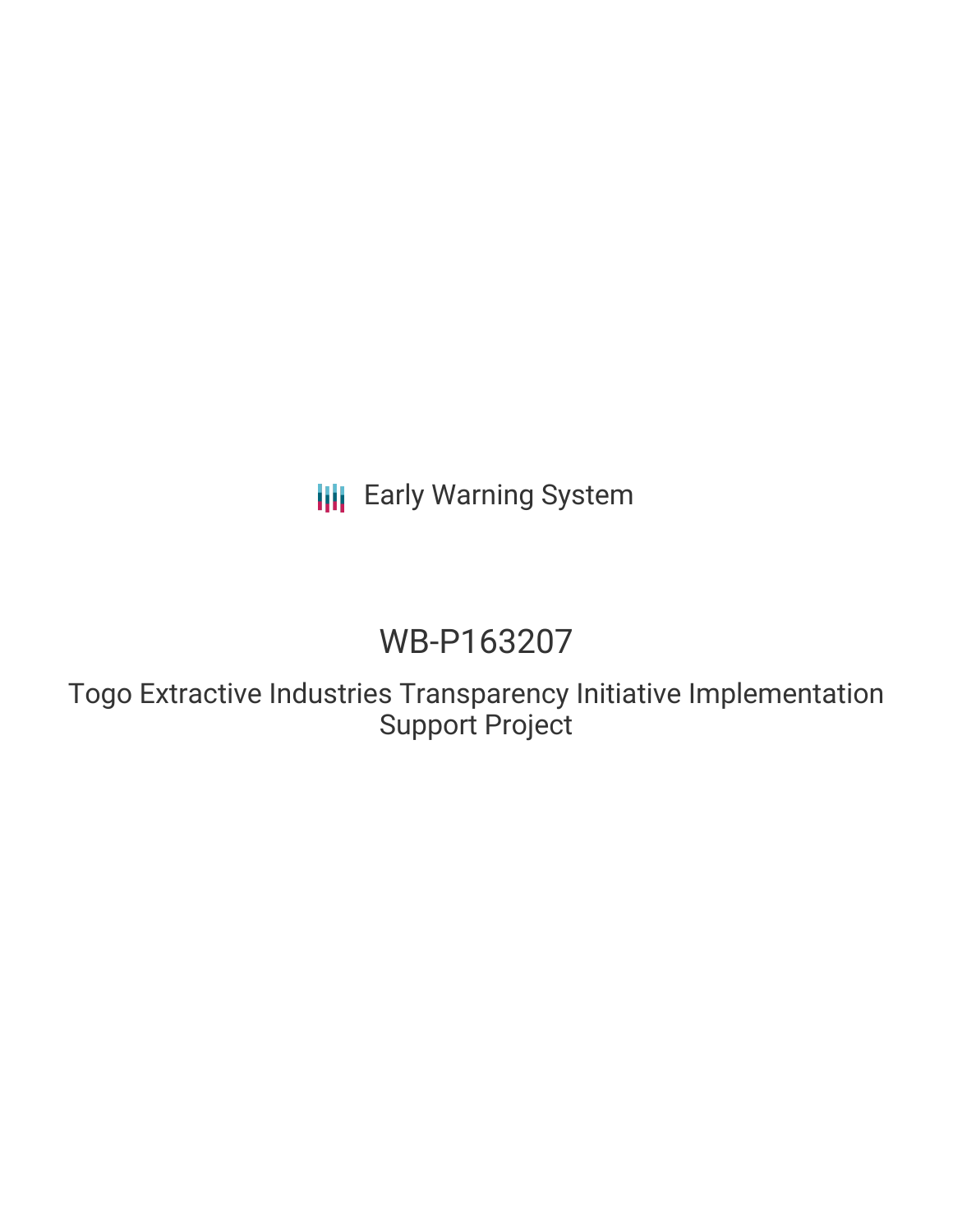



# Early Warning System Togo Extractive Industries Transparency Initiative Implementation Support Project

#### **Quick Facts**

| <b>Countries</b>              | Togo                            |
|-------------------------------|---------------------------------|
| <b>Financial Institutions</b> | World Bank (WB)                 |
| <b>Status</b>                 | Active                          |
| <b>Bank Risk Rating</b>       | С                               |
| <b>Voting Date</b>            | 2018-02-27                      |
| <b>Borrower</b>               | Ministry of Economy and Finance |
| <b>Sectors</b>                | Mining                          |
| <b>Project Cost (USD)</b>     | \$0.30 million                  |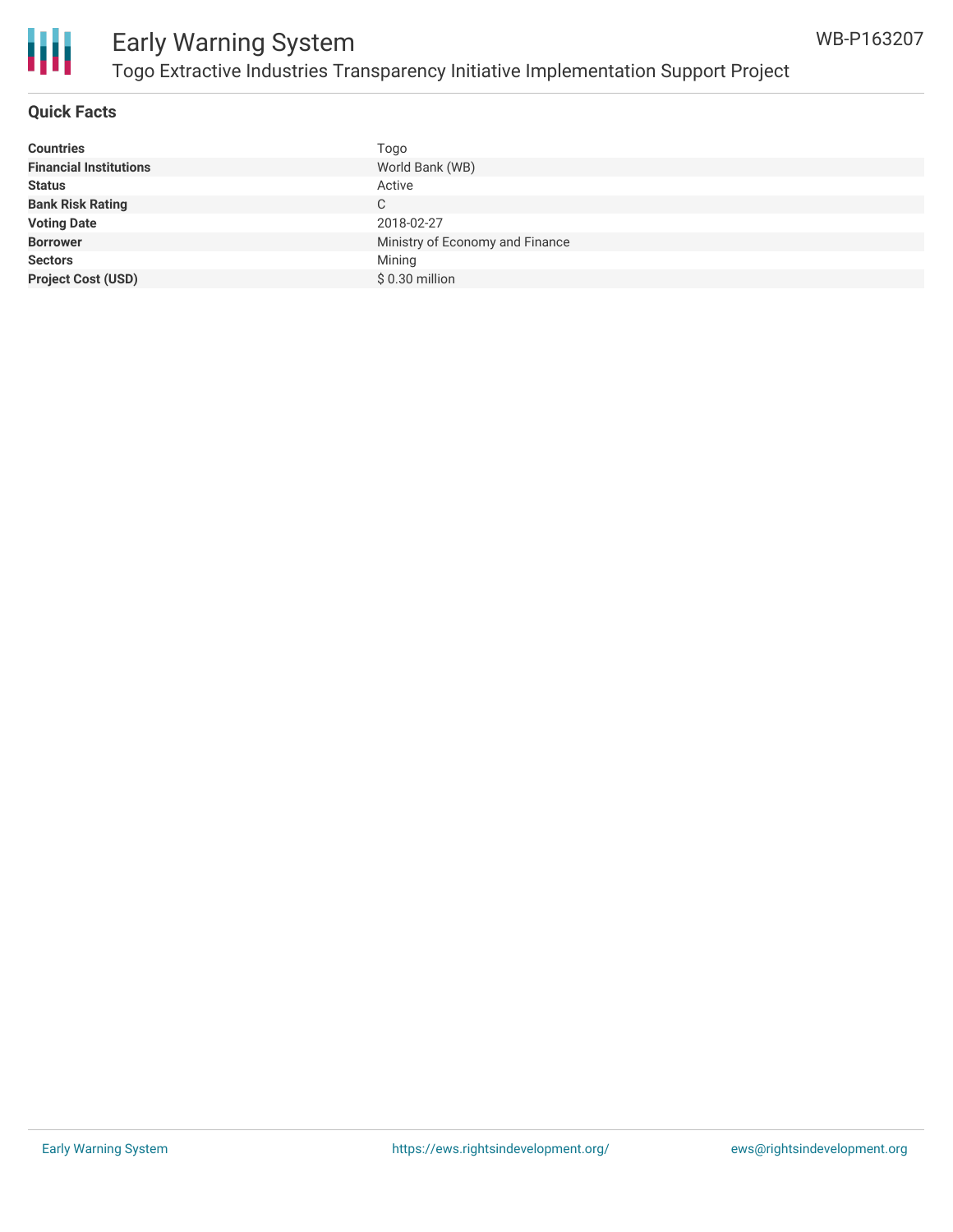

## Early Warning System Togo Extractive Industries Transparency Initiative Implementation Support Project

#### **Project Description**

The development objective is to support implementation of the Extractive Industries Transparency Initiative inTogo. This will be achieved through improved reporting procedures for productionand revenue data from the extractive industries as well as strategic communication with stakeholders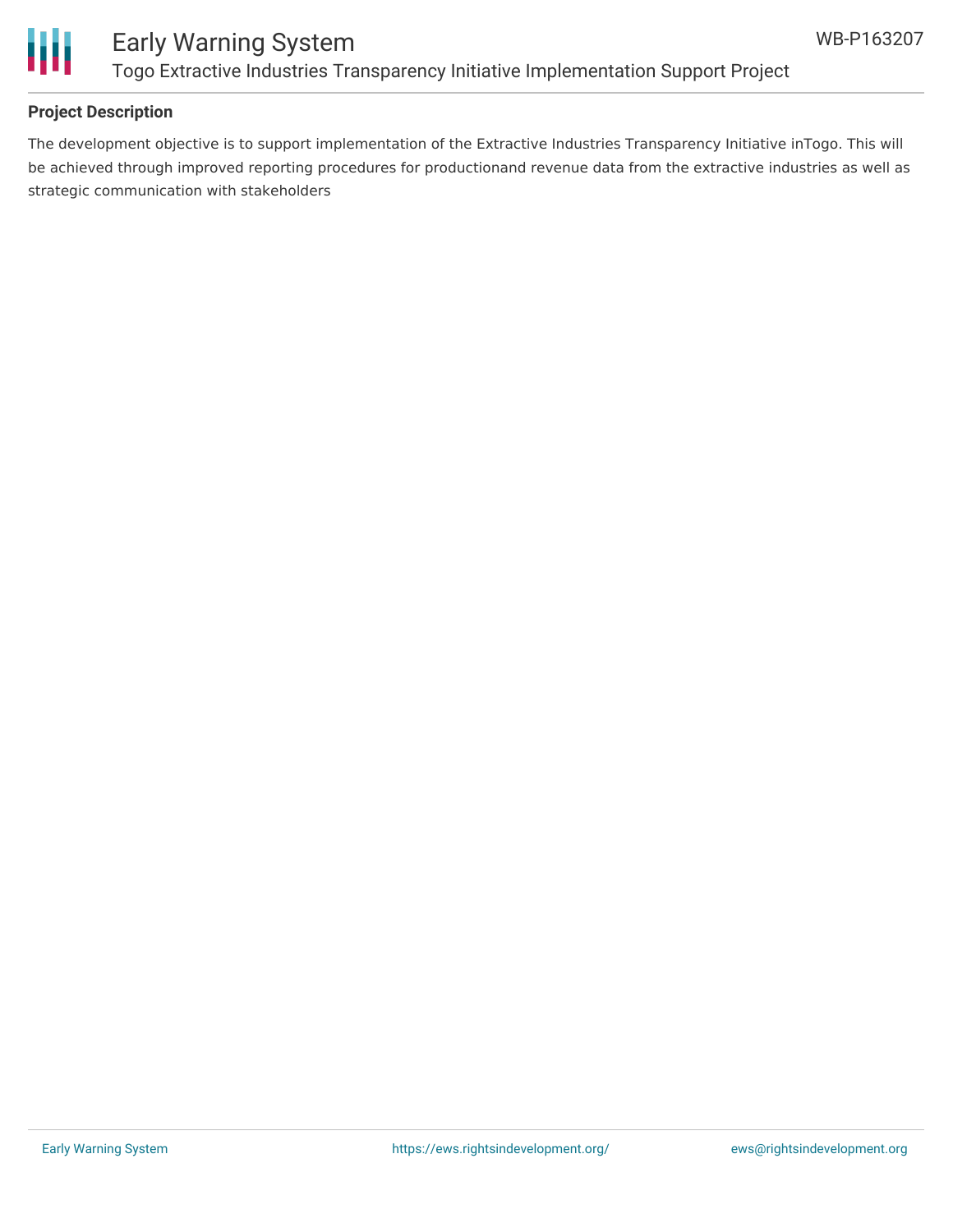

## Early Warning System Togo Extractive Industries Transparency Initiative Implementation Support Project

#### **Investment Description**

World Bank (WB)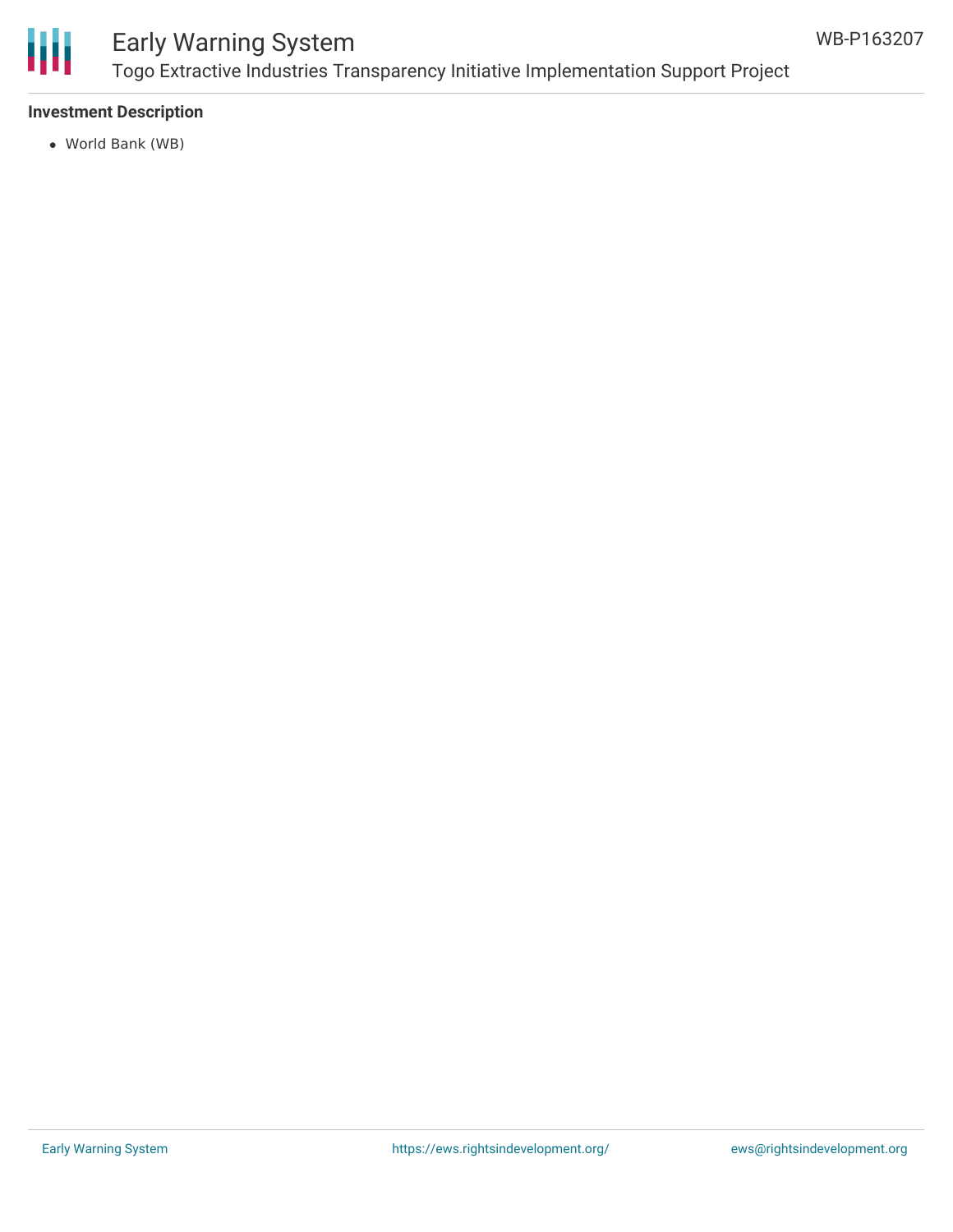

# Ш

### Early Warning System Togo Extractive Industries Transparency Initiative Implementation Support Project

#### **Contact Information**

Kokou Didier Agbemadon itietogo@yahoo.fr

#### **ACCOUNTABILITY MECHANISM OF WORLD BANK**

The World Bank Inspection Panel is the independent complaint mechanism and fact-finding body for people who believe they are likely to be, or have been, adversely affected by a World Bank-financed project. If you submit a complaint to the Inspection Panel, they may investigate to assess whether the World Bank is following its own policies and procedures for preventing harm to people or the environment. You can contact the Inspection Panel or submit a complaint by emailing ipanel@worldbank.org. You can learn more about the Inspection Panel and how to file a complaint at: http://ewebapps.worldbank.org/apps/ip/Pages/Home.aspx.